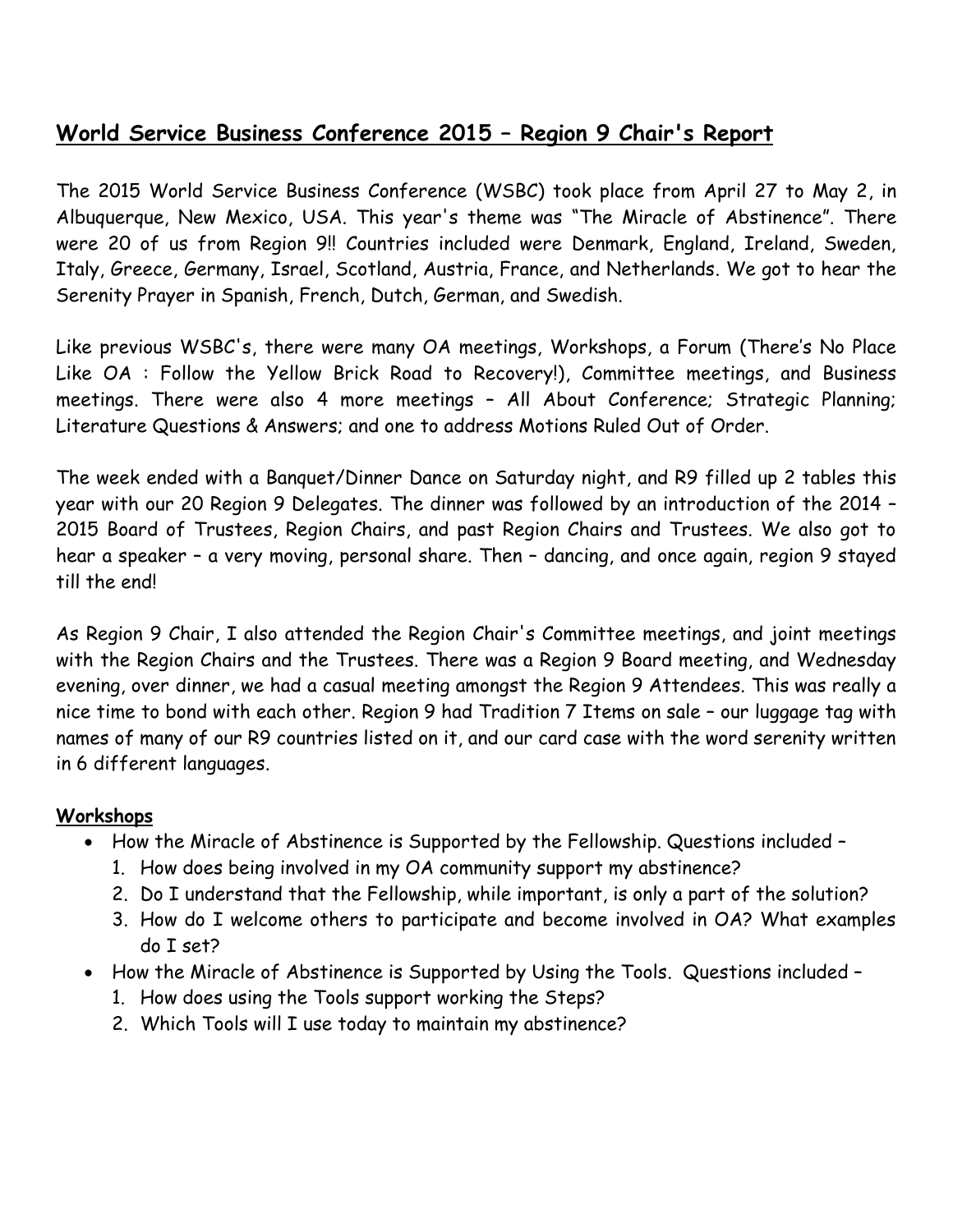- We Receive the Miracle of Abstinence by Practicing the Spiritual Principles of the Program. Questions included –
	- 1. How does practicing these Principles strengthen the miracle of abstinence?
	- 2. We've all heard "We practice these principles in all our affairs" in Step Twelve and "principles before personalities" in Tradition Twelve. Give some examples of ways you live by these principles.
	- 3. How do the Principles of the Twelve Concepts help us apply the Steps and Traditions in our service work?
- The Miracle of Maintenance: How Continued Abstinence and Working All Twelve Steps Keeps Recovery Fresh. Questions included –
	- 1. Why is the continued use of all OA Twelve Steps necessary to maintain the miracle of abstinence?
	- 2. How do I weave OA into the fabric of my life?
	- 3. What are the ways I keep my recovery fresh?
- One Abstinence, Many Food Plans That Lead to the Miracle of Abstinence. Questions included –
	- 1. What is the difference between a plan of eating and abstinence?
	- 2. How can we honor Tradition One with diversity in food plans?
	- 3. Is a plan of eating necessary to maintain abstinence?
- The Miracle of Abstinence Within Intergroups/Service Boards. Questions included
	- 1. How important is abstinence at the intergroups/service board level? Are abstinence requirements needed?
	- 2. How does serving on intergroups/service boards help preserve the miracle of abstinence?
	- 3. What are some ways that intergroups/service boards can help members who are struggling?
	- 4. What are ways to increase the health of the intergroup/service board?

# **Forum**

The forum was put on by the Region Chairs. It included a play, along with the delegates acting as Dorothy's sponsors. With a lot of fun for all, the purpose of this forum was achieved – to understand the necessity of taking all Twelve Steps in order to recover.

### **Business Meetings**

There were 5 business meetings altogether. A total of 192 eligible voters were present. We heard reports from the Trustees and Staff; on the different Regions; Committee Reports; and Workshop Reports. Some information reported - Lifeline subscriptions are still below our goal in order to be "self-supporting". Our greatest source of income is with our OA Literature – so continue to purchase our books and pamphlets. Automatic recurring contributions are a convenient method of donating your Seventh Tradition – look in the OA Website for more information. Tradition 7 was collected and we brought in a total of \$5922. by the end of the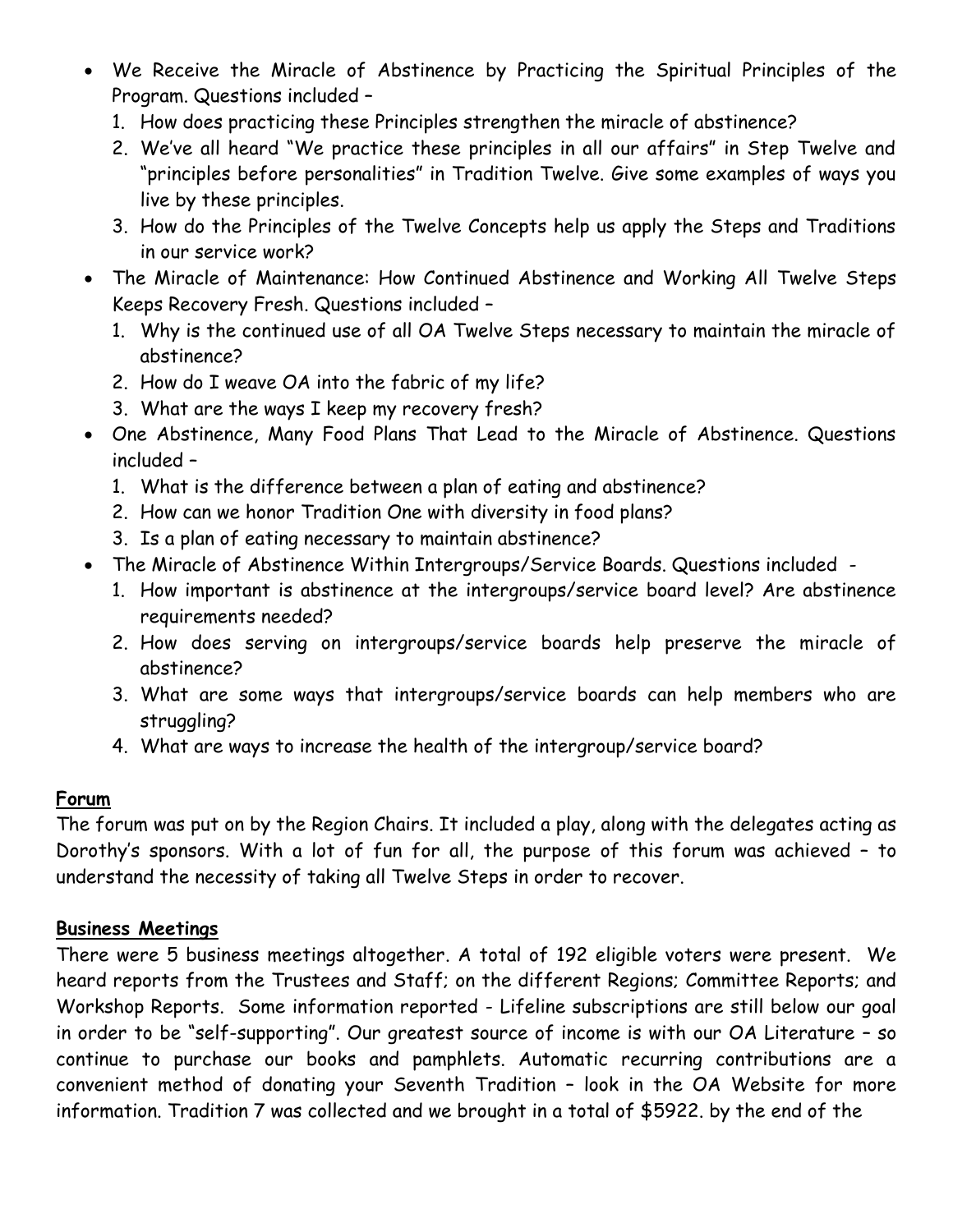business meetings – an increase of almost \$1500. from last years' collection of Tradition 7. And of course, the last business meeting for 2015 closed with the green dot ceremony (R9 had 9 green dots! – good going to you all, and thanks to all you mentors!)

### **Elections During the Business Meetings**

We voted on Trustees for Region 3, 6, and 9, and 2 positions were open for General Service Trustee. The Trustees are :

Region 1 Trustee Margie G. Region 2 Trustee Meg H. Region 3 Trustee Vicki W. (reelected) Region 4 Trustee Cyndy L. Region 5 Trustee Linda J. Region 6 Trustee Karin H. (reelected) Region 7 Trustee Barbara G. Region 8 Trustee Linda H. Region 9 Trustee Stella C. (elected) Region 10 Trustee Faith M. Virtual Services Trustee Stephanie D. General Service Trustee & Chair Gerri H. First Vice-Chair Meg H. General Service Trustee & Second Vice-Chair Karen C. General Service Trustee & Treasurer Tina C. (reelected) General Service Trustee Janice S. General Service Trustee Bonnie L. (elected) General Service Trustee Bob F.

**New Business Motions & Proposed Amendments to Bylaws During Business Meetings**

Those topics which were included and **passed on the consent agenda** – A, 1, 2, 3, 4, 5, and 6.

- **A**  removing a policy no longer needed (refers to our founder who has passed away)
- **1 & 2**  substituting more appropriate wording, refers to deregistering an intergroup or service board
- **3** change to "70" days before WSBC for selection of Delegates & alternates
- **4** removing wording no longer needed (refers to our founder)
- **5** January Service Body Information Report used when registering delegates
- **6** remove reference to an intergroup that has closed
- Those which **passed**
	- **A-A & A-B & A-C**  Granting the Conference Seal of Approval to the revised pamphlets "A Program of Recovery", "A Guide for Sponsors", and "OA Handbook for Members, Groups, and Service Bodies"